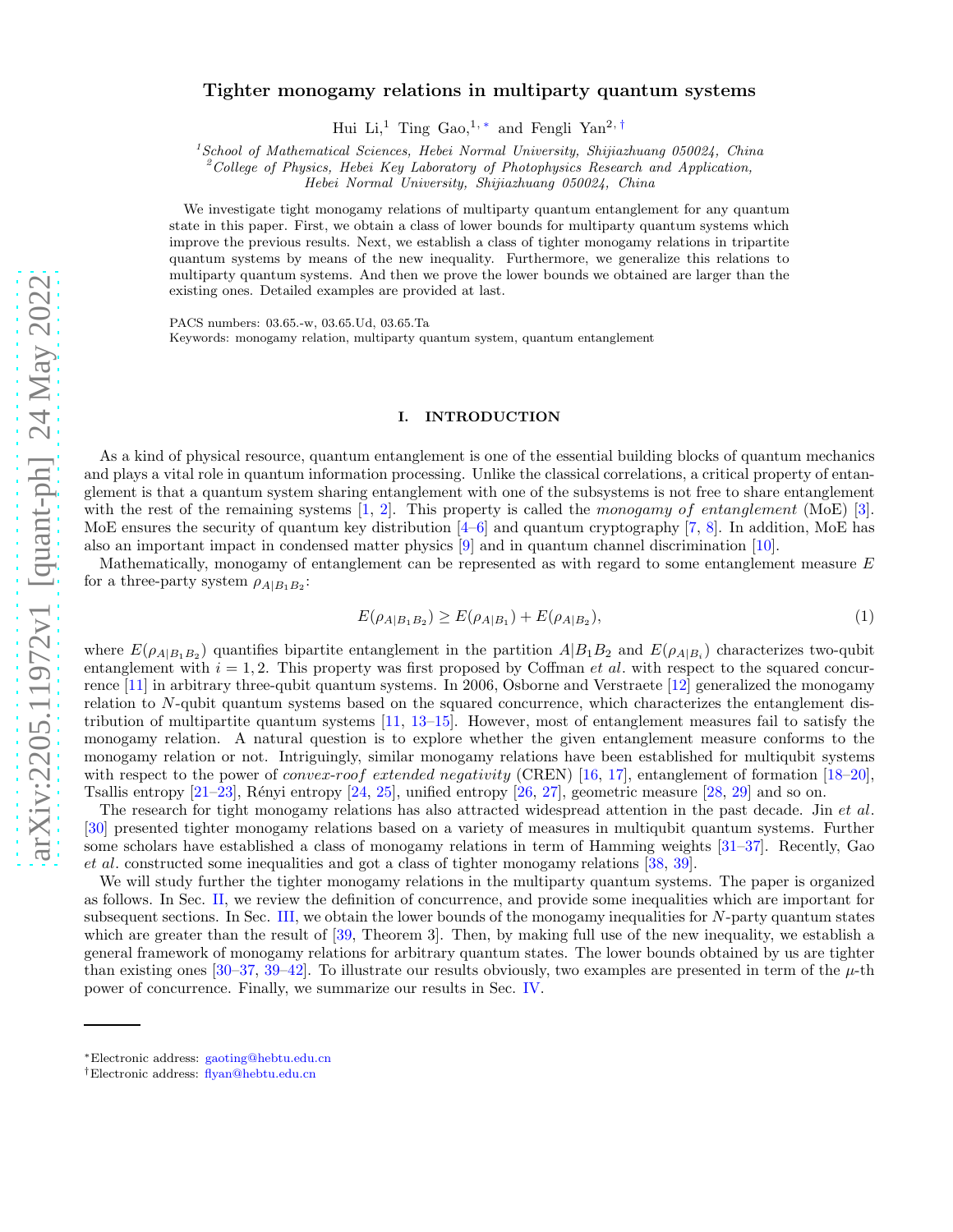### <span id="page-1-0"></span>II. PRELIMINARY KNOWLEDGE

In this section, we introduce the necessary notations and definitions, then we present some inequalities which are crucial to prove the main results of this paper. Let  $\rho_{AB_1\cdots B_{N-1}}$  be a state of a finite-dimensional Hilbert space  $\mathcal{H}_A\otimes\mathcal{H}_{B_1}\otimes\cdots\otimes\mathcal{H}_{B_{N-1}}$ , and the set of all states acting on  $\mathcal{H}_A\otimes\mathcal{H}_{B_1}\otimes\cdots\otimes\mathcal{H}_{B_{N-1}}$  is denoted by  $\mathcal{S}.$ 

For a bipartite pure state  $|\psi\rangle_{AB} = \sum_i \sqrt{\lambda_i} |ii\rangle$ , the concurrence  $C(|\psi\rangle_{AB})$  is defined as [\[43\]](#page-10-15)

$$
C(|\psi\rangle_{AB}) = \sqrt{2[1 - \text{Tr}(\rho_A^2)]},\tag{2}
$$

where  $\rho_A = \text{Tr}_B(|\psi\rangle_{AB} \langle \psi|)$ . For any bipartite mixed state  $\rho_{AB}$ , the concurrence is defined by the convex roof extension

$$
C(\rho_{AB}) = \min_{\{p_i, |\psi_i\rangle\}} \sum_i p_i C(|\psi_i\rangle),\tag{3}
$$

where the minimum is taken over all possible pure decompositions of  $\rho_{AB} = \sum_i p_i |\psi_i\rangle_{AB} \langle \psi_i|$  $\sum$ | with  $p_i \geq 0$  and  $i$   $p_i = 1$ . However, for any two-qubit quantum state  $\rho$ , the concurrence can analytically be computed [\[44](#page-10-16)]. Namely, one has

$$
C(\rho) = \max\{0, \lambda_1 - \lambda_2 - \lambda_3 - \lambda_4\},\tag{4}
$$

where the  $\lambda_i$  are the decreasing ordered eigenvalues of the matrix  $X = \sqrt{\sqrt{\rho}(\sigma_y \otimes \sigma_y)\rho^*(\sigma_y \otimes \sigma_y)\sqrt{\rho}}$  and the complex conjugation  $\rho^*$  is taken in a standard basis.

For any N-party quantum state  $\rho_{AB_1\cdots B_{N-1}} \in \mathcal{H}_A \otimes \mathcal{H}_{B_1} \otimes \cdots \otimes \mathcal{H}_{B_{N-1}}$ , assume E is an entanglement measure,  $\alpha$  is the infimum for  $E^{\alpha}$  to satisfy the monogamy relation  $E^{\alpha}(\rho_{A|B_1\cdots B_{N-1}}) \geq E^{\alpha}(\rho_{A|B_1}) + E^{\alpha}(\rho_{A|B_2}) + \cdots + E^{\alpha}(\rho_{A|B_{N-1}})$ . Namely,

$$
\alpha = \inf \{ \eta : E^{\eta}(\rho_{A|B_1\cdots B_{N-1}}) \ge \sum_{i=1}^{N-1} E^{\eta}(\rho_{A|B_i}) \text{ for all } \rho_{AB_1\cdots B_{N-1}} \in \mathcal{S} \},\tag{5}
$$

where  $\rho_{A|B_i} = \text{Tr}_{\overline{B_i}}(\rho_{A|B_1\cdots B_{N-1}}), B_i$  is the complement of  $B_i, i = 1, 2, \dots, N-1$ .

**Lemma 1** [\[39](#page-10-13)]. For  $0 \le x \le \frac{1}{k}$ ,  $k \ge 1$  and  $\mu \ge 1$ , then,

<span id="page-1-2"></span>
$$
(1+x)^{\mu} \ge 1 + \frac{k\mu}{k+1}x + [(k+1)^{\mu} - (1+\frac{\mu}{k+1})k^{\mu}]x^{\mu}.
$$
 (6)

**Lemma 2.** For  $\mu \geq 1$  and  $x \geq 0$ , we have

$$
(1+x)^{\mu} \ge 1 + \mu x. \tag{7}
$$

**Proof.** Let  $g(x) = (1+x)^{\mu} - \mu x - 1$ , then  $\frac{\partial g}{\partial x} = \mu[(1+x)^{\mu-1} - 1] \ge 0$  for  $\mu \ge 1$  and  $x \ge 0$ . Therefore,  $g(x)$  is an increasing function of x. Since  $x \ge 0$ , then  $g(x) \ge g(0) = 0$ .

**Lemma 3.** For  $0 \le x \le 1$  and  $\mu \ge 2$ , we have

$$
(1+x)^{\mu} \ge 1 + \mu x + (2^{\mu} - \mu - 1)x^{\mu}.
$$
\n(8)

**Proof.** If  $x = 0$ , the inequality obviously holds. Otherwise, consider the function  $f(x, \mu) = \frac{(1+x)^{\mu} - \mu x - 1}{x^{\mu}}$ , then  $\frac{\partial f}{\partial x} = \frac{\mu x^{\mu-1}[1+(\mu-1)x-(1+x)^{\mu-1}]}{x^{2\mu}}$ . According to Lemma 2, we can obtain  $\frac{\partial f}{\partial x} \leq 0$ , that is,  $f(x,\mu)$  is a decreasing function of x. Since  $0 \le x \le 1$ , then  $f(x,\mu) \ge f(1,\mu) = 2^{\mu} - \mu - 1$ . Thus, we have  $(1+x)^{\mu} \ge 1 + \mu x + (2^{\mu} - \mu - 1)x^{\mu}$ . ■ **Lemma 4.** For  $0 \le x \le \frac{1}{k}$ ,  $k \ge 1$  and  $\mu \ge 2$ , we have

<span id="page-1-1"></span>
$$
(1+x)^{\mu} \ge 1 + \mu x + [(k+1)^{\mu} - \mu k^{\mu-1} - k^{\mu}]x^{\mu}.
$$
\n(9)

**Proof.** If  $x = 0$ , the inequality obviously holds. Otherwise, consider the function  $f(x, \mu) = \frac{(1+x)^{\mu} - \mu x - 1}{x^{\mu}}$ . For  $0 \leq x \leq \frac{1}{k}$  and  $k \geq 1$ , we can directly conclude that  $f(x, \mu)$  is a decreasing function of x from the proof of Lemma 3. Since  $0 \le x \le \frac{1}{k}$ , then  $f(x,\mu) \ge f(\frac{1}{k},\mu) = (k+1)^{\mu} - \mu k^{\mu-1} - k^{\mu}$ . Thus, we have the inequality [\(9\)](#page-1-1).

Based on these inequalities, our main results are presented in the next section.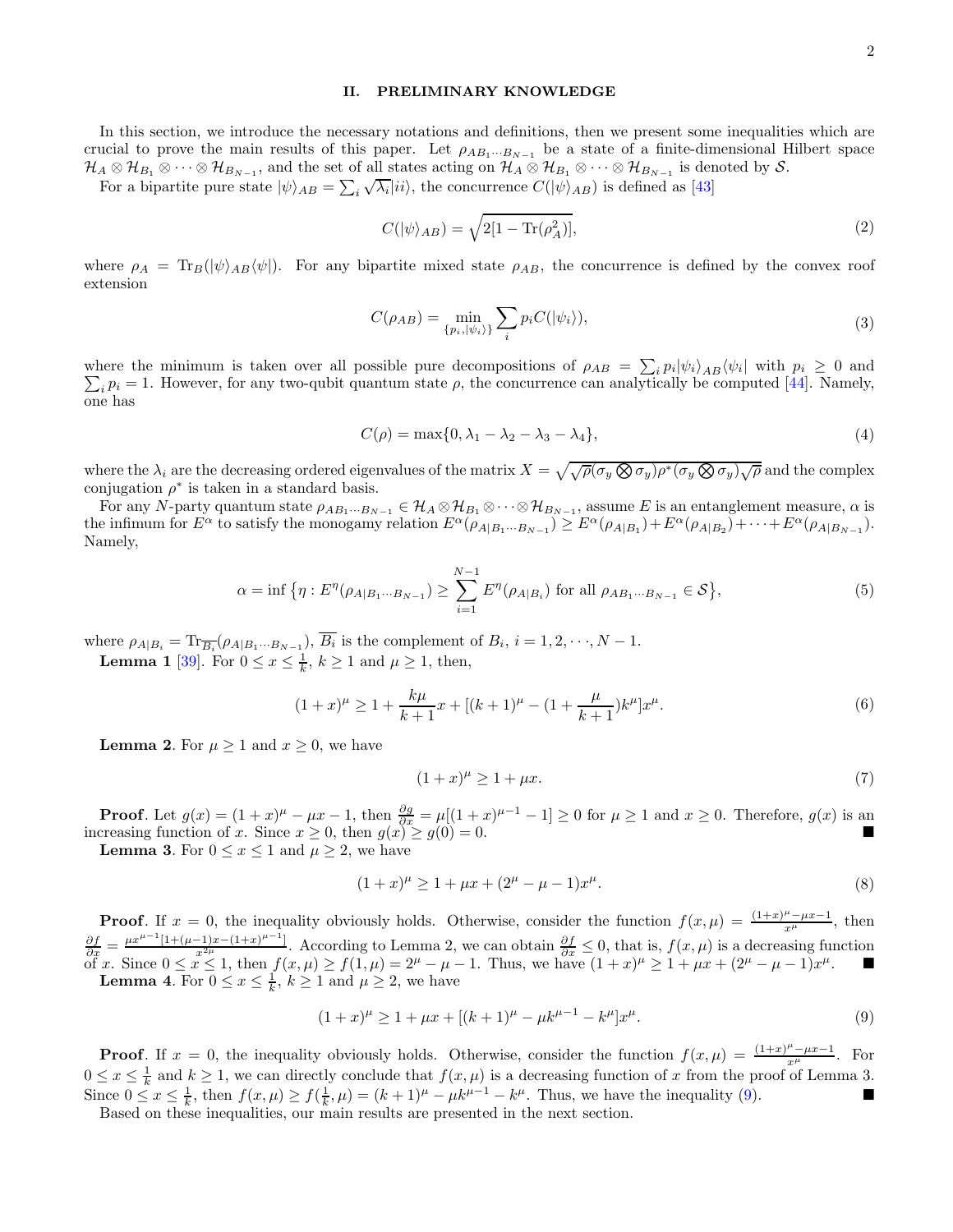### <span id="page-2-0"></span>III. A CLASS OF TIGHTER MONOGAMY RELATIONS

In this section, we will obtain a new class of the monogamy inequalities for N-party quantum states according to the inequality of Lemma 1, which are more accurate than the results of [\[39,](#page-10-13) Theorem 3]. Based on Lemma 4, we then provide a class of tighter monogamy relations which are better than the existing ones.

**Theorem 1.** For an N-party quantum state  $\rho_{AB_1\cdots B_{N-1}} \in \mathcal{H}_A \otimes \mathcal{H}_{B_1} \otimes \cdots \otimes \mathcal{H}_{B_{N-1}}$ , assume E is an entanglement measure of quantum states and  $E^{\alpha}$  satisfies the monogamy relation. If  $E(\rho_{A|B_i}) \ge \gamma \sum_{i=1}^{N-1}$  $\sum_{l=i+1} E(\rho_{A|B_l})$ , where  $i =$ 

$$
1, 2, \cdots, m, \text{ and } \gamma' E(\rho_{A|B_j}) \le \sum_{l=j+1}^{N-1} E(\rho_{A|B_l}), \text{ where } j = m+1, \cdots, N-2, \forall 1 \le m \le N-3, N \ge 4, \text{ then we have}
$$

<span id="page-2-3"></span>
$$
E^{\eta}(\rho_{A|B_{1}\cdots B_{N-1}}) \geq \sum_{i=1}^{m} \left\{ \left[ (k+1)^{\mu} - (1 + \frac{\mu}{k+1})k^{\mu} \right]^{i-1} \left[ E^{\eta}(\rho_{A|B_{i}}) + \frac{k\mu}{k+1} E^{\eta-\alpha}(\rho_{A|B_{i}}) \left( \sum_{l=i+1}^{N-1} E^{\alpha}(\rho_{A|B_{l}}) \right) \right] \right\} + \left[ (k+1)^{\mu} - (1 + \frac{\mu}{k+1})k^{\mu} \right]^{m} \left[ (k'+1)^{\mu} - k^{\mu} \right] \left[ E^{\eta}(\rho_{A|B_{m+1}}) + \dots + E^{\eta}(\rho_{A|B_{N-3}}) \right] + \left[ (k+1)^{\mu} - (1 + \frac{\mu}{k+1})k^{\mu} \right]^{m} \left\{ \left[ (k'+1)^{\mu} - (1 + \frac{\mu}{k'+1})k^{\mu} \right] E^{\eta}(\rho_{A|B_{N-2}}) + \frac{k^{\prime}\mu}{k'+1} E^{\alpha}(\rho_{A|B_{N-2}}) E^{\eta-\alpha}(\rho_{A|B_{N-1}}) + E^{\eta}(\rho_{A|B_{N-1}}) \right\},
$$
\n
$$
(10)
$$

where  $\eta \ge \alpha, \gamma \ge 1, \gamma' \ge 1, \mu = \frac{\eta}{\alpha} \ (\ge 1), k = \gamma^{\alpha}, k' = \gamma'^{\alpha}.$ 

**Proof.** For an N-party quantum state  $\rho_{AB_1\cdots B_{N-1}} \in \mathcal{H}_A \otimes \mathcal{H}_{B_1} \otimes \cdots \otimes \mathcal{H}_{B_{N-1}}$ , without loss of generality, we assume the subsystems  $B_1, \cdots, B_{N-1}$  satisfy when  $E(\rho_{A|B_i}) \ge \gamma \sum_{i=1}^{N-1}$  $\sum_{l=i+1} E(\rho_{A|B_l})$  for  $i = 1, 2, \cdots, m$ , and  $\gamma' E(\rho_{A|B_j}) \le$ 

$$
\sum_{l=j+1}^{N-1} E(\rho_{A|B_l}), \text{ where } j = m+1, \dots, N-2, \forall 1 \le m \le N-3, N \ge 4 \text{ by reordering and relabeling.}
$$
  
When  $E(\rho_{A|B_i}) \ge \gamma \sum_{l=i+1}^{N-1} E(\rho_{A|B_l})$  for  $i = 1, 2, \dots, m$ , we get  

$$
E^{\eta}(\rho_{A|B_1 \dots B_{N-1}})
$$

<span id="page-2-1"></span>
$$
\geq E^{\eta}(\rho_{A|B_{1}}) + \frac{k\mu}{k+1} E^{\eta-\alpha}(\rho_{A|B_{1}}) \left( \sum_{l=2}^{N-1} E^{\alpha}(\rho_{A|B_{l}}) \right) + \left[ (k+1)^{\mu} - (1 + \frac{\mu}{k+1})k^{\mu} \right] \left( \sum_{l=2}^{N-1} E^{\alpha}(\rho_{A|B_{l}}) \right)^{\mu}
$$
\n
$$
\geq \sum_{i=1}^{m} \left\{ \left[ (k+1)^{\mu} - (1 + \frac{\mu}{k+1})k^{\mu} \right]^{i-1} \left[ E^{\eta}(\rho_{A|B_{i}}) + \frac{k\mu}{k+1} E^{\eta-\alpha}(\rho_{A|B_{i}}) \left( \sum_{l=i+1}^{N-1} E^{\alpha}(\rho_{A|B_{l}}) \right) \right] \right\}
$$
\n
$$
+ \left[ (k+1)^{\mu} - (1 + \frac{\mu}{k+1})k^{\mu} \right]^{m} \left( \sum_{l=m+1}^{N-1} E^{\alpha}(\rho_{A|B_{l}}) \right)^{\mu} . \tag{11}
$$

Here the inequality  $(11)$  is obtained by the iterating of the inequality  $(6)$ .

When 
$$
\gamma' E(\rho_{A|B_j}) \leq \sum_{l=j+1}^{N-1} E(\rho_{A|B_l})
$$
 for  $j = m + 1, \dots, N - 2$ , we have  
\n
$$
\left(\sum_{l=m+1}^{N-1} E^{\alpha}(\rho_{A|B_l})\right)^{\mu}
$$
\n
$$
\geq \left(\sum_{l=m+2}^{N-1} E^{\alpha}(\rho_{A|B_l})\right)^{\mu} + [(k' + 1)^{\mu} - k'^{\mu}]E^{\eta}(\rho_{A|B_m+1})
$$
\n
$$
\geq [E^{\alpha}(\rho_{A|B_{N-2}}) + E^{\alpha}(\rho_{A|B_{N-1}})]^{\mu} + [(k' + 1)^{\mu} - k'^{\mu}][E^{\eta}(\rho_{A|B_{m+1}}) + \dots + E^{\eta}(\rho_{A|B_{N-3}})]
$$
\n
$$
\geq E^{\eta}(\rho_{A|B_{N-1}}) + \frac{k'\mu}{k' + 1}E^{\alpha}(\rho_{A|B_{N-2}})E^{\eta - \alpha}(\rho_{A|B_{N-1}}) + [(k' + 1)^{\mu} - (1 + \frac{\mu}{k' + 1})k'^{\mu}]E^{\eta}(\rho_{A|B_{N-2}})
$$
\n
$$
+ [(k' + 1)^{\mu} - k'^{\mu}][E^{\eta}(\rho_{A|B_{m+1}}) + \dots + E^{\eta}(\rho_{A|B_{N-3}})].
$$
\n(12)

<span id="page-2-2"></span>Here by using the iteration of the inequality [\(6\)](#page-1-2) and the condition  $1 + \frac{k'\mu}{k'+1}x + \left[ (k'+1)^\mu - (1+\frac{\mu}{k'+1})k'^\mu \right]x^\mu \geq$  $1+[(k'+1)^{\mu}-k'^{\mu}]x^{\mu}$  for  $0 \le x \le \frac{1}{k'}, k' \ge 1$ , and  $\mu \ge 1$ , we get the inequality [\(12\)](#page-2-2).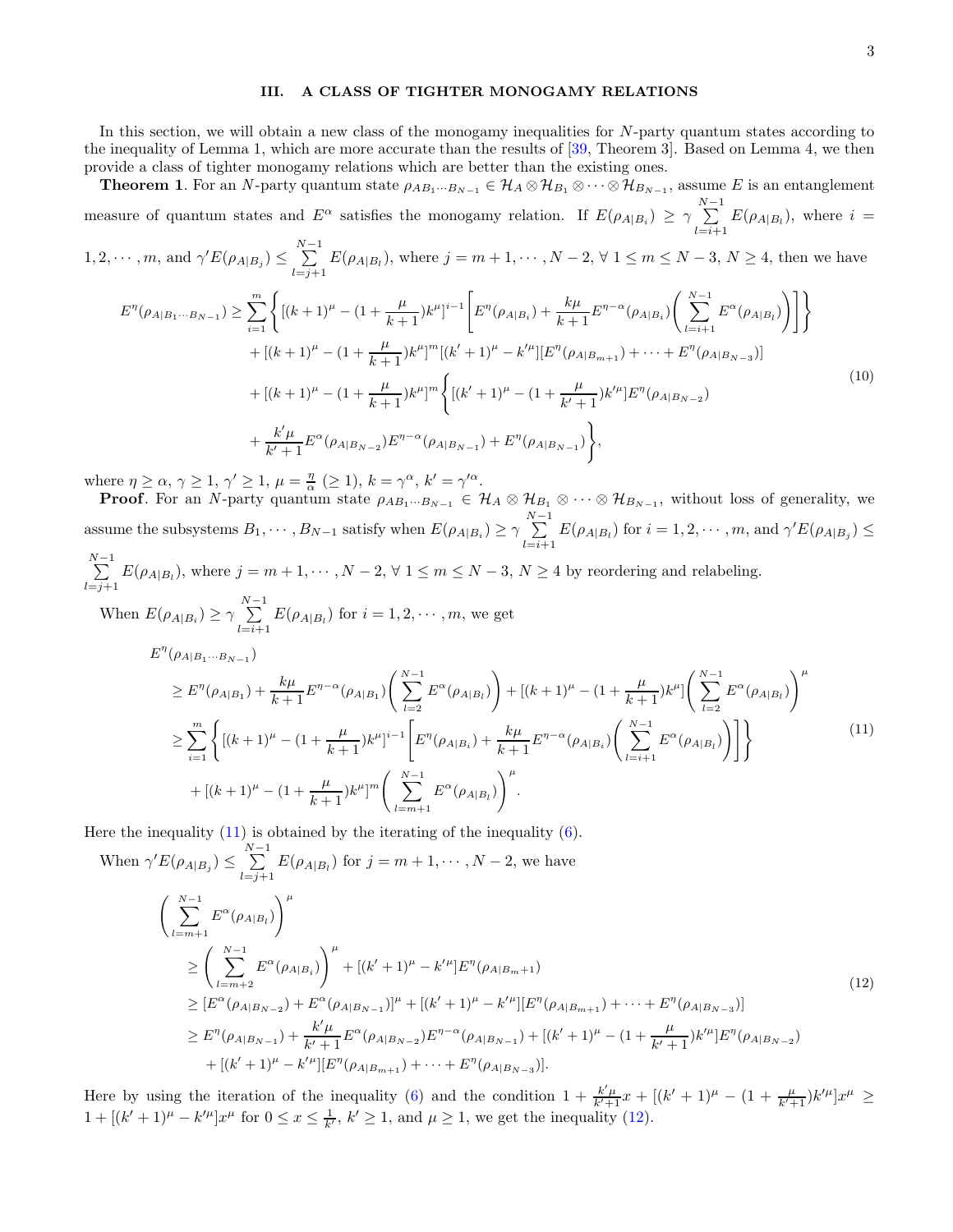By combining the inequalities [\(11\)](#page-2-1) and [\(12\)](#page-2-2), the inequality [\(10\)](#page-2-3) can be obtained.

Note that if  $E(\rho_{A|B_i}) \geq \gamma \sum_{i=1}^{N-1}$  $\sum_{l=i+1}^{N-1} E(\rho_{A|B_l})$ , where  $i = 1, 2, \cdots, m$ , and  $\gamma' E(\rho_{A|B_j}) \leq \sum_{l=j+1}^{N-1}$  $\sum_{l=j+1} E(\rho_{A|B_l})$ , where  $j =$  $m+1, \cdots, N-2, \forall 1 \leq m \leq N-3, N \geq 4$ , then  $k = \gamma^{\alpha} = 1, k' = \gamma'^{\alpha} = 1, \mu \geq 1$ , one reads

$$
E^{\eta}(\rho_{A|B_{1}\cdots B_{N-1}}) \geq \sum_{i=1}^{m} \left\{ (2^{\mu} - \frac{\mu}{2} - 1)^{i-1} \left[ E^{\eta}(\rho_{A|B_{i}}) + \frac{\mu}{2} E^{\eta - \alpha}(\rho_{A|B_{i}}) \left( \sum_{l=i+1}^{N-1} E^{\alpha}(\rho_{A|B_{l}}) \right) \right] \right\}
$$
  
+ 
$$
(2^{\mu} - \frac{\mu}{2} - 1)^{m} (2^{\mu} - 1) [E^{\eta}(\rho_{A|B_{m+1}}) + \dots + E^{\eta}(\rho_{A|B_{N-3}})]
$$
  
+ 
$$
(2^{\mu} - \frac{\mu}{2} - 1)^{m} \left\{ (2^{\mu} - \frac{\mu}{2} - 1) E^{\eta}(\rho_{A|B_{N-2}})
$$
  
+ 
$$
\frac{\mu}{2} E^{\alpha}(\rho_{A|B_{N-2}}) E^{\eta - \alpha}(\rho_{A|B_{N-1}}) + E^{\eta}(\rho_{A|B_{N-1}}) \right\}.
$$
 (13)

The following we will prove that our results are superior.

Corollary 1. The lower bounds of Theorem 1 are indeed larger than the lower bounds of [\[39,](#page-10-13) Theorem 3]. **Proof.** When  $E(\rho_{A|B_i}) \ge \gamma \sum_{i=1}^{N-1}$  $\sum_{l=i+1} E(\rho_{A|B_l})$  for  $i = 1, 2, \cdots, m$ , we prove Theorem 1 using the inequality

<span id="page-3-1"></span>
$$
E^{\eta}(\rho_{A|B_i}) + \frac{k\mu}{k+1} E^{\eta - \alpha}(\rho_{A|B_i}) \left( \sum_{l=i+1}^{N-1} E^{\alpha}(\rho_{A|B_l}) \right) + [(k+1)^{\mu} - (1 + \frac{\mu}{k+1})k^{\mu}] \left( \sum_{l=i+1}^{N-1} E^{\alpha}(\rho_{A|B_l}) \right)^{\mu}
$$
  
\n
$$
\geq E^{\eta}(\rho_{A|B_i}) + \frac{k\mu}{k+1} E^{\eta - \alpha}(\rho_{A|B_i}) \left( \sum_{l=i+1}^{N-1} E^{\alpha}(\rho_{A|B_l}) \right) + [(k+1)^{\mu} - (1 + \frac{\mu}{k+1})k^{\mu}]A,
$$
\n(14)

where  $A = E^{\eta}(\rho_{A|B_{i+1}}) + \frac{k\mu}{k+1}E^{\eta-\alpha}(\rho_{A|B_{i+1}})\left(\sum_{i=1}^{N-1}$  $\sum_{l=i+2}^{N-1} E^{\alpha}(\rho_{A|B_l}) + [(k+1)^{\mu} - (1 + \frac{\mu}{k+1})k^{\mu}] \left( \sum_{l=i+2}^{N-1}$  $\sum_{l=i+2}^{N-1} E^{\alpha}(\rho_{A|B_l})\bigg)^{\mu}.$ While the authors use the inequality in [\[39](#page-10-13)]

$$
E^{\eta}(\rho_{A|B_i}) + \frac{k\mu}{k+1} E^{\eta - \alpha}(\rho_{A|B_i}) \left( \sum_{l=i+1}^{N-1} E^{\alpha}(\rho_{A|B_l}) \right) + \left[ (k+1)^{\mu} - (1 + \frac{\mu}{k+1}) k^{\mu} \right] \left( \sum_{l=i+1}^{N-1} E^{\alpha}(\rho_{A|B_l}) \right)^{\mu}
$$
  
\n
$$
\geq E^{\eta}(\rho_{A|B_i}) + \left[ (k+1)^{\mu} - k^{\mu} \right] \left( \sum_{l=i+1}^{N-1} E^{\alpha}(\rho_{A|B_l}) \right)^{\mu}
$$
  
\n
$$
\geq E^{\eta}(\rho_{A|B_i}) + \left[ (k+1)^{\mu} - k^{\mu} \right] B,
$$
\n(15)

where  $B = E^{\eta}(\rho_{A|B_{i+1}}) + [(k+1)^{\mu} - k^{\mu}] \left( \sum_{i=1}^{N-1} \right)$  $\sum_{l=i+2}^{N-1} E^{\alpha}(\rho_{A|B_l})\bigg)^{\mu}$ for  $i = 1, 2, \dots, m - 1$ , and the inequality when  $i = m$ 

$$
E^{\eta}(\rho_{A|B_{m}}) + \frac{k\mu}{k+1} E^{\eta-\alpha}(\rho_{A|B_{m}}) \left(\sum_{l=m+1}^{N-1} E^{\alpha}(\rho_{A|B_{l}})\right) + \left[(k+1)^{\mu} - (1 + \frac{\mu}{k+1})k^{\mu}\right] \left(\sum_{l=m+1}^{N-1} E^{\alpha}(\rho_{A|B_{l}})\right)^{\mu}
$$
  
\n
$$
\geq E^{\eta}(\rho_{A|B_{m}}) + \left[(k+1)^{\mu} - k^{\mu}\right] \left(\sum_{l=m+1}^{N-1} E^{\alpha}(\rho_{A|B_{l}})\right)^{\mu}
$$
  
\n
$$
\geq E^{\eta}(\rho_{A|B_{m}}) + \left[(k+1)^{\mu} - k^{\mu}\right] A. \tag{16}
$$

Therefore, we only need to prove

<span id="page-3-0"></span>
$$
E^{\eta}(\rho_{A|B_i}) + \frac{k\mu}{k+1} E^{\eta - \alpha}(\rho_{A|B_i}) \left( \sum_{l=i+1}^{N-1} E^{\alpha}(\rho_{A|B_l}) \right) + [(k+1)^{\mu} - (1 + \frac{\mu}{k+1})k^{\mu}]A
$$
  
\n
$$
\geq E^{\eta}(\rho_{A|B_i}) + [(k+1)^{\mu} - k^{\mu}]A
$$
  
\n
$$
\geq E^{\eta}(\rho_{A|B_i}) + [(k+1)^{\mu} - k^{\mu}]B,
$$
\n(17)

where  $i = 1, 2, \cdots, m$ .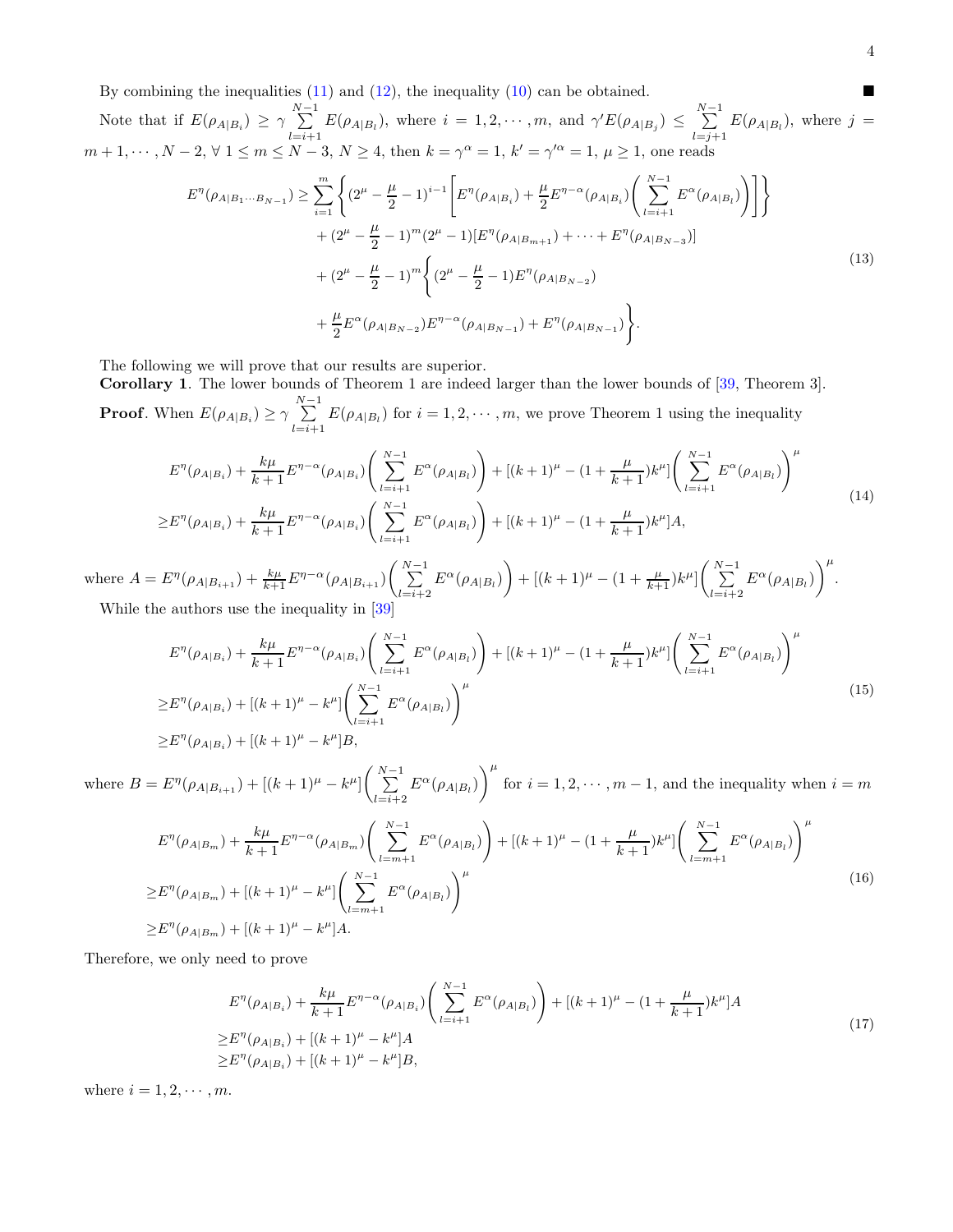First of all, we prove the first inequality of [\(17\)](#page-3-0). By subtracting, we can get

$$
E^{\eta}(\rho_{A|B_{i}}) + \frac{k\mu}{k+1} E^{\eta-\alpha}(\rho_{A|B_{i}}) \left( \sum_{l=i+1}^{N-1} E^{\alpha}(\rho_{A|B_{l}}) \right) +
$$
  
\n
$$
[(k+1)^{\mu} - (1 + \frac{\mu}{k+1})k^{\mu}]A - E^{\eta}(\rho_{A|B_{i}}) - [(k+1)^{\mu} - k^{\mu}]A
$$
  
\n
$$
= \frac{k\mu}{k+1} E^{\eta-\alpha}(\rho_{A|B_{i}}) \left( \sum_{l=i+1}^{N-1} E^{\alpha}(\rho_{A|B_{l}}) \right) - \frac{\mu k^{\mu}}{k+1}A
$$
  
\n
$$
\geq \frac{k\mu}{k+1} E^{\eta-\alpha}(\rho_{A|B_{i}}) \left( \sum_{l=i+1}^{N-1} E^{\alpha}(\rho_{A|B_{l}}) \right) - \frac{\mu k^{\mu}}{k+1} \left( \sum_{l=i+1}^{N-1} E^{\alpha}(\rho_{A|B_{l}}) \right)^{\mu}
$$
  
\n
$$
= \frac{\mu}{k+1} \left( k \sum_{l=i+1}^{N-1} E^{\alpha}(\rho_{A|B_{l}}) \right) \left[ E^{\alpha(\mu-1)}(\rho_{A|B_{i}}) - \left( \sum_{l=i+1}^{N-1} \gamma^{\alpha} E^{\alpha}(\rho_{A|B_{l}}) \right)^{\mu-1} \right]
$$
  
\n
$$
\geq 0.
$$
 (18)

Here the first inequality is due to  $\sum_{n=1}^{N-1}$  $_{i=i+1}$  $E^{\alpha}(\rho_{A|B_i}) \geq A$ . Because of  $E(\rho_{A|B_i}) \geq \gamma \sum_{i=1}^{N-1}$  $\sum_{l=i+1} E(\rho_{A|B_l})$ , it's easy to verify  $E^{\alpha}(\rho_{A|B_i}) \geq \left(\gamma \sum_{i=1}^{N-1} \right)$  $\sum_{l=i+1}^{N-1} E(\rho_{A|B_l})\bigg)^{\alpha}$ ≥  $\sum_{l=i+1}^{N-1} \bigg( \gamma E(\rho_{A|B_l}) \bigg)^{\alpha}$ with  $\alpha \geq 1$ , where  $i = 1, 2, \dots, m$ .

It's easy to deduce  $A \geq B$ , so the second inequality of [\(17\)](#page-3-0) can be obtained directly with  $\mu \geq 1$ .

In conclusion, the lower bounds we have obtained are tighter than the lower bounds of [\[39](#page-10-13), Theorem 3]. Next we will present the tighter monogamy inequalities for multiparty quantum systems under a strong constraint. **Theorem 2.** For an N-party quantum state  $\rho_{AB_1\cdots B_{N-1}} \in \mathcal{H}_A \otimes \mathcal{H}_{B_1} \otimes \cdots \otimes \mathcal{H}_{B_{N-1}}$ , assume E is an entanglement measure of quantum states and  $E^{\alpha}$  satisfies the monogamy relation. If  $E(\rho_{A|B_i}) \ge \gamma \sum_{i=1}^{N-1}$  $\sum_{j=i+1} E(\rho_{A|B_j})$ , where  $i =$  $1, 2, \cdots, N-2$ , then we have

$$
E^{\eta}(\rho_{A|B_1\cdots B_{N-1}}) \geq \sum_{i=1}^{N-2} \left\{ \left[ (k+1)^{\mu} - (1 + \frac{\mu}{k+1})k^{\mu} \right]^{i-1} \left[ E^{\eta}(\rho_{A|B_i}) + \frac{k\mu}{k+1} E^{\eta-\alpha}(\rho_{A|B_i}) \left( \sum_{j=i+1}^{N-1} E^{\alpha}(\rho_{A|B_j}) \right) \right] \right\}
$$
  
+ 
$$
\left[ (k+1)^{\mu} - (1 + \frac{\mu}{k+1})k^{\mu} \right]^{N-2} E^{\eta}(\rho_{A|B_{N-1}}),
$$
 (19)

where  $\eta \ge \alpha, \gamma \ge 1, \mu = \frac{\eta}{\alpha} \ (\ge 1), k = \gamma^{\alpha}.$ 

**Proof**. For an N-party quantum state  $\rho_{AB_1\cdots B_{N-1}} \in \mathcal{H}_A \otimes \mathcal{H}_{B_1} \otimes \cdots \otimes \mathcal{H}_{B_{N-1}}$ , when  $E(\rho_{A|B_i}) \ge \gamma \sum_{i=1}^{N-1}$  $\sum_{j=i+1} E(\rho_{A|B_j})$ for  $i = 1, 2, \cdots, N-2$ , we have

$$
E^{\eta}(\rho_{A|B_{1}\cdots B_{N-1}})
$$
  
\n
$$
\geq E^{\eta}(\rho_{A|B_{1}}) + \frac{k\mu}{k+1} E^{\eta-\alpha}(\rho_{A|B_{1}}) \left( \sum_{i=2}^{N-1} E^{\alpha}(\rho_{A|B_{i}}) \right) + [(k+1)^{\mu} - (1 + \frac{\mu}{k+1})k^{\mu}] \left( \sum_{i=2}^{N-1} E^{\alpha}(\rho_{A|B_{i}}) \right)^{\mu}
$$
  
\n
$$
\geq \sum_{i=1}^{N-2} \left\{ [(k+1)^{\mu} - (1 + \frac{\mu}{k+1})k^{\mu}]^{i-1} \left[ E^{\eta}(\rho_{A|B_{i}}) + \frac{k\mu}{k+1} E^{\eta-\alpha}(\rho_{A|B_{i}}) \left( \sum_{j=i+1}^{N-1} E^{\alpha}(\rho_{A|B_{j}}) \right) \right] \right\}
$$
  
\n
$$
+ [(k+1)^{\mu} - (1 + \frac{\mu}{k+1})k^{\mu}]^{N-2} E^{\eta}(\rho_{A|B_{N-1}}).
$$
\n(20)

Here by using the iteration of the inequality [\(6\)](#page-1-2), we can get Theorem 2.

Considering a special case, when  $k = \gamma^{\alpha} = 1$ ,  $\mu \geq 1$ , and  $E(\rho_{A|B_i}) \geq \gamma \sum_{i=1}^{N-1}$  $\sum_{j=i+1} E(\rho_{A|B_j})$  for  $i = 1, 2, \dots, N-2$ , we can get the following relation

$$
E^{\eta}(\rho_{A|B_1\cdots B_{N-1}}) \ge \sum_{i=1}^{N-2} \left\{ (2^{\mu} - \frac{\mu}{2} - 1)^{i-1} \left[ E^{\eta}(\rho_{A|B_i}) + \frac{\mu}{2} E^{\eta - \alpha}(\rho_{A|B_i}) \left( \sum_{j=i+1}^{N-1} E^{\alpha}(\rho_{A|B_j}) \right) \right] \right\}
$$
  
 
$$
+ (2^{\mu} - \frac{\mu}{2} - 1)^{N-2} E^{\eta}(\rho_{A|B_{N-1}}).
$$
 (21)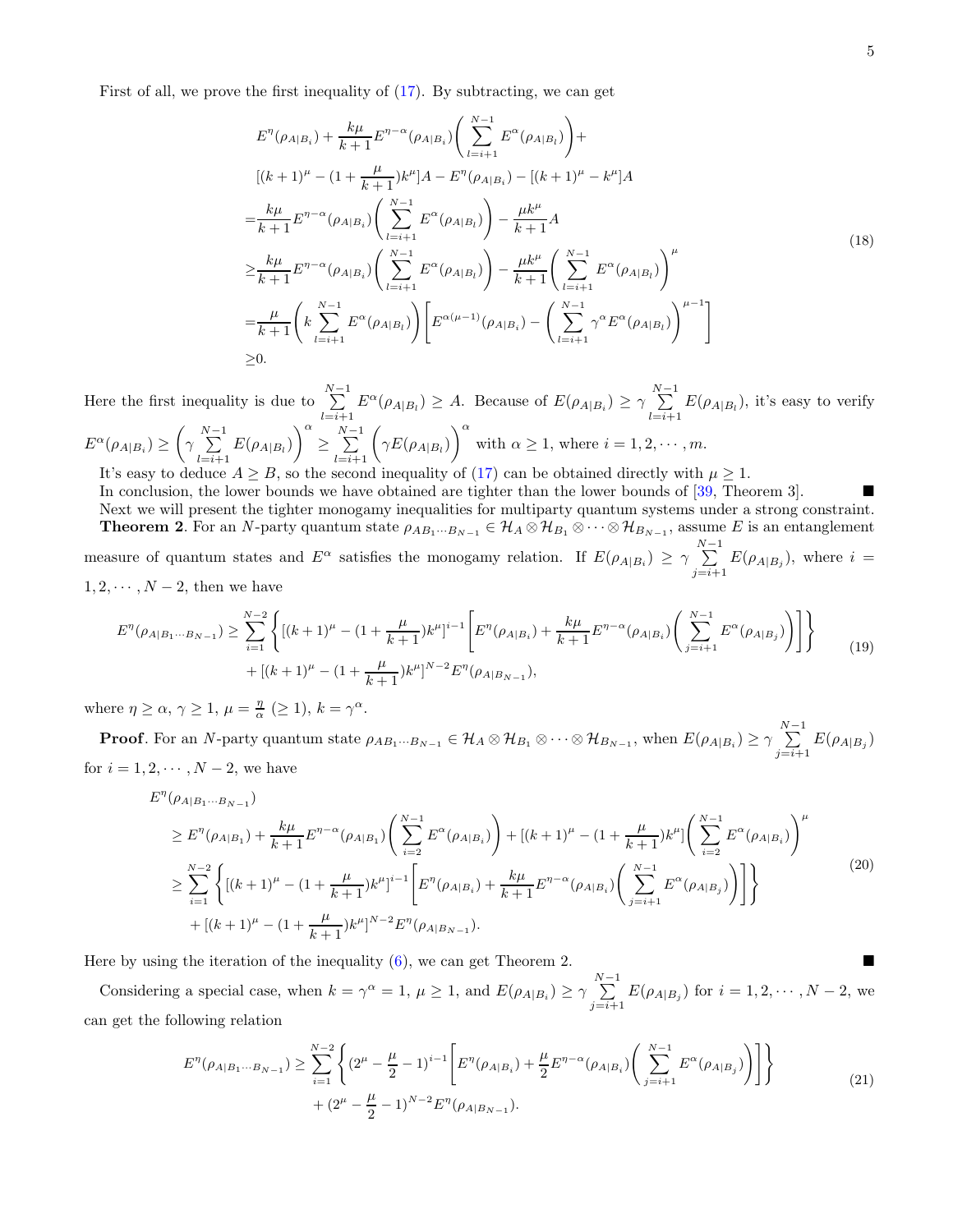The following we show a class of tighter monogamy relations for tripartite quantum systems based on the inequality [\(9\)](#page-1-1) of Lemma 4.

**Theorem 3**. For any tripartite quantum state  $\rho_{AB_1B_2}$ , assume E is an entanglement measure of quantum states and  $E^{\alpha}$  satisfies the monogamy relation.

(1) For  $\eta \geq 2\alpha$  and  $\gamma \geq 1$ , if  $E(\rho_{A|B_1}) \geq \gamma E(\rho_{A|B_2})$ , then

<span id="page-5-3"></span>
$$
E^{\eta}(\rho_{A|B_1B_2}) \ge E^{\eta}(\rho_{A|B_1}) + \mu E^{\eta - \alpha}(\rho_{A|B_1}) E^{\alpha}(\rho_{A|B_2}) + [(k+1)^{\mu} - \mu k^{\mu-1} - k^{\mu}] E^{\eta}(\rho_{A|B_2}). \tag{22}
$$

(2) For  $\eta \geq 2\alpha$  and  $\gamma \geq 1$ , if  $\gamma E(\rho_{A|B_1}) \leq E(\rho_{A|B_2})$ , then

<span id="page-5-0"></span>
$$
E^{\eta}(\rho_{A|B_1B_2}) \ge E^{\eta}(\rho_{A|B_2}) + \mu E^{\eta - \alpha}(\rho_{A|B_2}) E^{\alpha}(\rho_{A|B_1}) + [(k+1)^{\mu} - \mu k^{\mu - 1} - k^{\mu}] E^{\eta}(\rho_{A|B_1}),
$$
\n(23)

where  $\mu = \frac{\eta}{\alpha} \ (\geq 2), k = \gamma^{\alpha}.$ **Proof.** For the case (1), when  $E(\rho_{A|B_1}) \ge \gamma E(\rho_{A|B_2})$ ,

$$
E^{\eta}(\rho_{A|B_{1}B_{2}}) \geq [E^{\alpha}(\rho_{A|B_{1}}) + E^{\alpha}(\rho_{A|B_{2}})]^{\mu}
$$
  
=  $E^{\eta}(\rho_{A|B_{1}}) \left(1 + \frac{E^{\alpha}(\rho_{A|B_{2}})}{E^{\alpha}(\rho_{A|B_{1}})}\right)^{\mu}$   

$$
\geq E^{\eta}(\rho_{A|B_{1}}) + \mu E^{\eta - \alpha}(\rho_{A|B_{1}}) E^{\alpha}(\rho_{A|B_{2}}) + [(k+1)^{\mu} - \mu k^{\mu-1} - k^{\mu}] E^{\eta}(\rho_{A|B_{2}}),
$$
\n(24)

where the second inequality is due to the inequality [\(9\)](#page-1-1).

For another case (2), when  $\gamma E(\rho_{A|B_1}) \leq E(\rho_{A|B_2})$ , we can get the inequality [\(23\)](#page-5-0) in a similar way.

It's not difficult to prove the lower bounds of Theorem 3 are larger than that of [\[39](#page-10-13), Theorem 2]. As a special case  $k = \gamma^{\alpha} = 1$ ,  $\mu \geq 2$ , when  $E(\rho_{A|B_1}) \geq E(\rho_{A|B_2})$ , we have

$$
E^{\eta}(\rho_{A|B_1B_2}) \ge E^{\eta}(\rho_{A|B_1}) + \mu E^{\eta - \alpha}(\rho_{A|B_1}) E^{\alpha}(\rho_{A|B_2}) + (2^{\mu} - \mu - 1) E^{\eta}(\rho_{A|B_2}). \tag{25}
$$

When  $E(\rho_{A|B_1}) \leq E(\rho_{A|B_2})$ , we have

$$
E^{\eta}(\rho_{A|B_1B_2}) \ge E^{\eta}(\rho_{A|B_2}) + \mu E^{\eta - \alpha}(\rho_{A|B_2}) E^{\alpha}(\rho_{A|B_1}) + (2^{\mu} - \mu - 1) E^{\eta}(\rho_{A|B_1}). \tag{26}
$$

Then, we can generalize Theorem 3 to N-party quantum systems.

**Theorem 4.** For an N-party quantum state  $\rho_{AB_1\cdots B_{N-1}} \in \mathcal{H}_A \otimes \mathcal{H}_{B_1} \otimes \cdots \otimes \mathcal{H}_{B_{N-1}}$ , assume E is an entanglement measure of quantum states and  $E^{\alpha}$  satisfies the monogamy relation. If  $E(\rho_{A|B_i}) \geq \gamma \sum_{i=1}^{N-1}$  $\sum_{l=i+1} E(\rho_{A|B_l})$ , where  $i =$ 

 $1, 2, \cdots, m$ , and  $\gamma' E(\rho_{A|B_j}) \leq \sum_{i=1}^{N-1}$  $\sum_{l=j+1} E(\rho_{A|B_l})$ , where  $j = m+1, \cdots, N-2, \forall 1 \leq m \leq N-3, N \geq 4$ , then we have

<span id="page-5-2"></span>
$$
E^{\eta}(\rho_{A|B_{1}\cdots B_{N-1}}) \geq \sum_{i=1}^{m} \left\{ \left[ (k+1)^{\mu} - \mu k^{\mu-1} - k^{\mu} \right]^{i-1} \left[ E^{\eta}(\rho_{A|B_{i}}) + \mu E^{\eta-\alpha}(\rho_{A|B_{i}}) \left( \sum_{l=i+1}^{N-1} E^{\alpha}(\rho_{A|B_{l}}) \right) \right] \right\} + \left[ (k+1)^{\mu} - \mu k^{\mu-1} - k^{\mu} \right]^{m} \left[ (k'+1)^{\mu} - k'^{\mu} \right] \left[ E^{\eta}(\rho_{A|B_{m+1}}) + \dots + E^{\eta}(\rho_{A|B_{N-3}}) \right] + \left[ (k+1)^{\mu} - \mu k^{\mu-1} - k^{\mu} \right]^{m} \left\{ \left[ (k'+1)^{\mu} - \mu k'^{\mu-1} - k'^{\mu} \right] E^{\eta}(\rho_{A|B_{N-2}}) + \mu E^{\alpha}(\rho_{A|B_{N-2}}) E^{\eta-\alpha}(\rho_{A|B_{N-1}}) + E^{\eta}(\rho_{A|B_{N-1}}) \right\},
$$
\n
$$
(27)
$$

where  $\eta \ge 2\alpha, \gamma \ge 1, \gamma' \ge 1, \mu = \frac{\eta}{\alpha} \ (\ge 2), k = \gamma^{\alpha}, k = \gamma'^{\alpha}.$ 

**Proof**. For an N-party quantum state  $\rho_{AB_1\cdots B_{N-1}} \in \mathcal{H}_A \otimes H_{B_1} \otimes \cdots \otimes \mathcal{H}_{B_{N-1}}$ , when  $E(\rho_{A|B_i}) \ge \gamma \sum_{i=1}^{N-1}$  $\sum_{l=i+1} E(\rho_{A|B_l})$ for  $i = 1, 2, \dots, m$ , we have

<span id="page-5-1"></span>
$$
E^{\eta}(\rho_{A|B_{1}\cdots B_{N-1}})
$$
  
\n
$$
\geq E^{\eta}(\rho_{A|B_{1}}) + \mu E^{\eta-\alpha}(\rho_{A|B_{1}}) \left( \sum_{l=2}^{N-1} E^{\alpha}(\rho_{A|B_{l}}) \right) + \left[ (k+1)^{\mu} - \mu k^{\mu-1} - k^{\mu} \right] \left( \sum_{l=2}^{N-1} E^{\alpha}(\rho_{A|B_{l}}) \right)^{\mu}
$$
  
\n
$$
\geq \sum_{i=1}^{m} \left\{ \left[ (k+1)^{\mu} - \mu k^{\mu-1} - k^{\mu} \right]^{i-1} \left[ E^{\eta}(\rho_{A|B_{i}}) + \mu E^{\eta-\alpha}(\rho_{A|B_{i}}) \left( \sum_{l=i+1}^{N-1} E^{\alpha}(\rho_{A|B_{l}}) \right) \right] \right\}
$$
  
\n
$$
+ \left[ (k+1)^{\mu} - \mu k^{\mu-1} - k^{\mu} \right]^{m} \left( \sum_{l=m+1}^{N-1} E^{\alpha}(\rho_{A|B_{l}}) \right)^{\mu}.
$$
  
\n(28)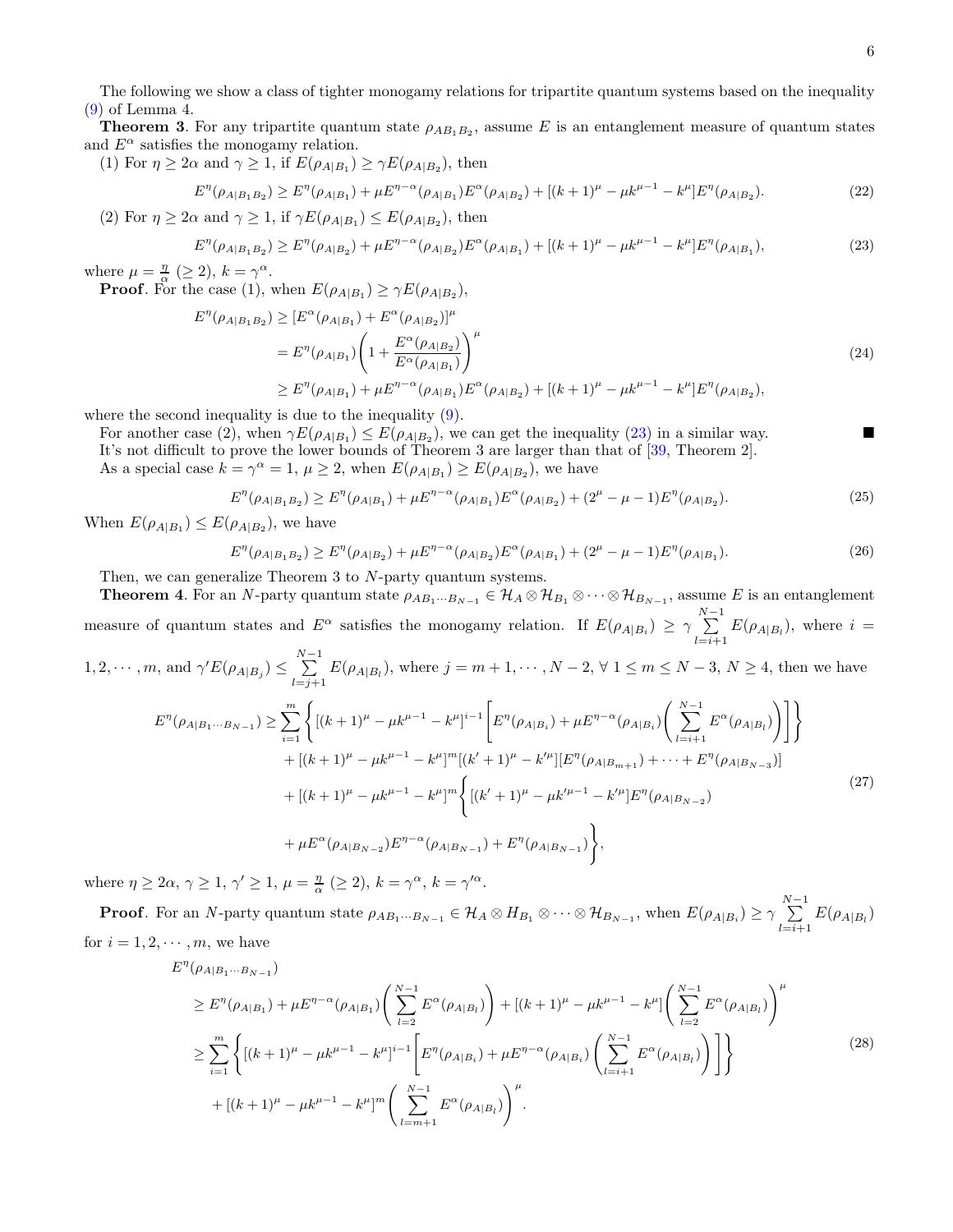Here by using the iteration of the inequality  $(9)$ , we get the inequality  $(28)$ .

When 
$$
\gamma' E(\rho_{A|B_j}) \leq \sum_{l=j+1}^{N-1} E(\rho_{A|B_l})
$$
 for  $j = m + 1, \dots, N - 2$ , we get the following result  
\n
$$
\left(\sum_{l=m+1}^{N-1} E^{\alpha}(\rho_{A|B_l})\right)^{\mu}
$$
\n
$$
\geq \left(\sum_{l=m+2}^{N-1} E^{\alpha}(\rho_{A|B_l})\right)^{\mu} + \left[(k' + 1)^{\mu} - k'^{\mu}\right]E^{\eta}(\rho_{A|B_m+1})
$$
\n
$$
\geq [E^{\alpha}(\rho_{A|B_{N-2}}) + E^{\alpha}(\rho_{A|B_{N-1}})]^{\mu} + \left[(k' + 1)^{\mu} - k'^{\mu}\right]E^{\eta}(\rho_{A|B_{m+1}}) + \dots + E^{\eta}(\rho_{A|B_{N-3}})]
$$
\n
$$
\geq E^{\eta}(\rho_{A|B_{N-1}}) + \mu E^{\alpha}(\rho_{A|B_{N-2}})E^{\eta - \alpha}(\rho_{A|B_{N-1}})[(k' + 1)^{\mu} - \mu k'^{\mu - 1} - k'^{\mu}]E^{\eta}(\rho_{A|B_{N-2}})
$$
\n
$$
+ \left[(k' + 1)^{\mu} - k'^{\mu}\right]E^{\eta}(\rho_{A|B_{m+1}}) + \dots + E^{\eta}(\rho_{A|B_{N-3}})].
$$
\n(29)

<span id="page-6-0"></span>Here by using the iteration of the inequality [\(9\)](#page-1-1) and the condition  $1 + \frac{k'\mu}{k'+1}x + \left[ (k'+1)^\mu - (1+\frac{\mu}{k'+1})k'^\mu \right]x^\mu \geq$  $1 + [(k'+1)^\mu - k'^\mu]x^\mu$  for  $0 \le x \le \frac{1}{k'}, k' \ge 1$ , and  $\mu \ge 1$ , we get the inequality [\(29\)](#page-6-0).

Combining inequalities [\(28\)](#page-5-1) and [\(29\)](#page-6-0), we can get the inequality [\(27\)](#page-5-2).

Note that if  $E(\rho_{A|B_i}) \geq \gamma \sum_{i=1}^{N-1}$  $\sum_{l=i+1}^{N-1} E(\rho_{A|B_l})$ , where  $i = 1, 2, \cdots, m$ , and  $\gamma' E(\rho_{A|B_j}) \leq \sum_{l=j+1}^{N-1}$  $\sum_{l=j+1} E(\rho_{A|B_l})$ , where  $j =$  $m+1, \cdots, N-2, \forall 1 \leq m \leq N-3, N \geq 4$ , then  $k = \gamma^{\alpha} = 1, k' = \gamma'^{\alpha} = 1, \mu \geq 2$ , one reads

$$
E^{\eta}(\rho_{A|B_{1}\cdots B_{N-1}}) \geq \sum_{i=1}^{m} \left\{ (2^{\mu} - \mu - 1)^{i-1} \left[ E^{\eta}(\rho_{A|B_{i}}) + \mu E^{\eta - \alpha}(\rho_{A|B_{i}}) \left( \sum_{l=i+1}^{N-1} E^{\alpha}(\rho_{A|B_{l}}) \right) \right] \right\} + (2^{\mu} - \mu - 1)^{m} (2^{\mu} - 1) [E^{\eta}(\rho_{A|B_{m+1}}) + \cdots + E^{\eta}(\rho_{A|B_{N-3}})] + (2^{\mu} - \mu - 1)^{m} \left\{ (2^{\mu} - \mu - 1) E^{\eta}(\rho_{A|B_{N-2}}) + \mu E^{\alpha}(\rho_{A|B_{N-2}}) E^{\eta - \alpha}(\rho_{A|B_{N-1}}) + E^{\eta}(\rho_{A|B_{N-1}}) \right\}.
$$
\n(30)

Next we will prove that the lower bounds of Theorem 4 are more accurate.

Corollary 2. The right-hand side of Eq. [\(27\)](#page-5-2) in Theorem 4 are indeed greater than right-hand side of Eq. [\(10\)](#page-2-3) in Theorem 1.

**Proof.** When  $E(\rho_{A|B_i}) \ge \gamma \sum_{i=1}^{N-1}$  $\sum_{l=i+1} E(\rho_{A|B_l})$  for  $i = 1, 2, \cdots, m$ , we prove Theorem 4 using the inequality

$$
E^{\eta}(\rho_{A|B_i}) + \mu E^{\eta - \alpha}(\rho_{A|B_i}) \left( \sum_{l=i+1}^{N-1} E^{\alpha}(\rho_{A|B_l}) \right) + \left[ (k+1)^{\mu} - (1 + \frac{\mu}{k}) k^{\mu} \right] \left( \sum_{l=i+1}^{N-1} E^{\alpha}(\rho_{A|B_l}) \right)^{\mu}
$$
  
\n
$$
\geq E^{\eta}(\rho_{A|B_i}) + \mu E^{\eta - \alpha}(\rho_{A|B_i}) \left( \sum_{l=i+1}^{N-1} E^{\alpha}(\rho_{A|B_l}) \right) + \left[ (k+1)^{\mu} - (1 + \frac{\mu}{k}) k^{\mu} \right] M,
$$
\n(31)

where  $M = E^{\eta}(\rho_{A|B_{i+1}}) + \mu E^{\eta-\alpha}(\rho_{A|B_{i+1}})\left(\sum_{i=1}^{N-1} \right)$  $\sum_{l=i+2}^{N-1} E^{\alpha}(\rho_{A|B_l}) + [(k+1)^{\mu} - (1 + \frac{\mu}{k})k^{\mu}] \left( \sum_{l=i+2}^{N-1} \right)$  $\sum_{l=i+2}^{N-1} E^{\alpha}(\rho_{A|B_l})\bigg)^{\mu}$ . Whereas we prove Theorem 1 applying the inequality [\(14\)](#page-3-1).

Therefore, we only need to prove

<span id="page-6-1"></span>
$$
E^{\eta}(\rho_{A|B_i}) + \mu E^{\eta - \alpha}(\rho_{A|B_i}) \left( \sum_{l=i+1}^{N-1} E^{\alpha}(\rho_{A|B_l}) \right) + [(k+1)^{\mu} - (1 + \frac{\mu}{k})k^{\mu}]M
$$
  
\n
$$
\geq E^{\eta}(\rho_{A|B_i}) + \mu E^{\eta - \alpha}(\rho_{A|B_i}) \left( \sum_{l=i+1}^{N-1} E^{\alpha}(\rho_{A|B_l}) \right) + [(k+1)^{\mu} - (1 + \frac{\mu}{k})k^{\mu}]A
$$
  
\n
$$
\geq E^{\eta}(\rho_{A|B_i}) + \frac{k\mu}{k+1} E^{\eta - \alpha}(\rho_{A|B_i}) \left( \sum_{l=i+1}^{N-1} E^{\alpha}(\rho_{A|B_l}) \right) + [(k+1)^{\mu} - (1 + \frac{\mu}{k+1})k^{\mu}]A,
$$
\n(32)

where  $i = 1, 2, \cdots, m$ .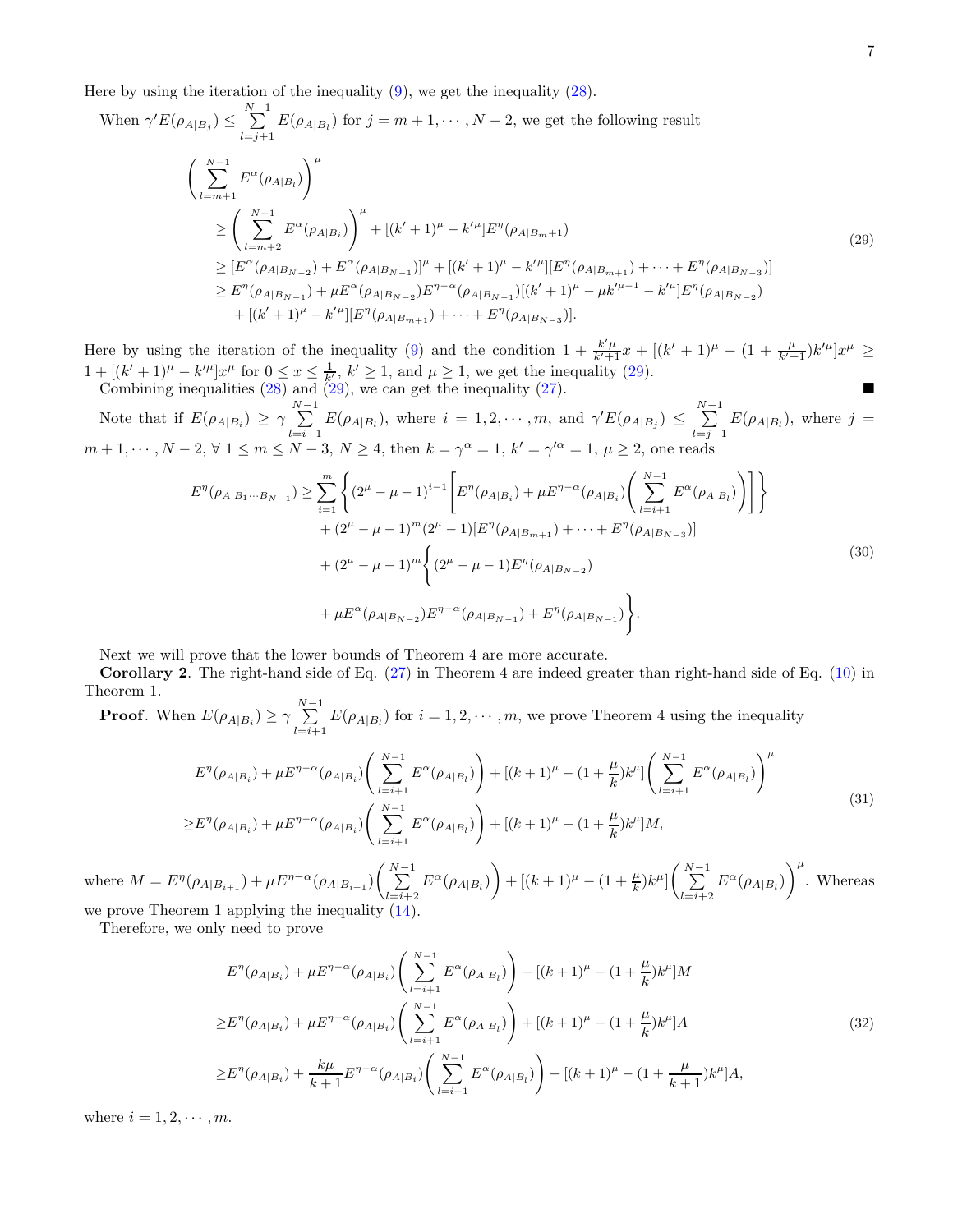First of all, the first inequality of [\(32\)](#page-6-1) can be obtained easily for  $\mu \geq 2$  and  $M \geq A$ . Then, we prove the second inequality of  $(32)$ . By subtracting, we can get

$$
E^{\eta}(\rho_{A|B_{i}}) + \mu E^{\eta - \alpha}(\rho_{A|B_{i}}) \left( \sum_{l=i+1}^{N-1} E^{\alpha}(\rho_{A|B_{l}}) \right) + [(k+1)^{\mu} - (1 + \frac{\mu}{k})k^{\mu}]A -
$$
  
\n
$$
E^{\eta}(\rho_{A|B_{i}}) - \frac{k\mu}{k+1} E^{\eta - \alpha}(\rho_{A|B_{i}}) \left( \sum_{l=i+1}^{N-1} E^{\alpha}(\rho_{A|B_{l}}) \right) - [(k+1)^{\mu} - (1 + \frac{\mu}{k+1})k^{\mu}]A
$$
  
\n
$$
= \frac{\mu}{k+1} E^{\eta - \alpha}(\rho_{A|B_{i}}) \left( \sum_{l=i+1}^{N-1} E^{\alpha}(\rho_{A|B_{l}}) \right) - \frac{\mu k^{\mu-1}}{k+1} A
$$
  
\n
$$
\geq \frac{\mu}{k+1} E^{\eta - \alpha}(\rho_{A|B_{i}}) \left( \sum_{l=i+1}^{N-1} E^{\alpha}(\rho_{A|B_{l}}) \right) - \frac{\mu k^{\mu-1}}{k+1} \left( \sum_{l=i+1}^{N-1} E^{\alpha}(\rho_{A|B_{l}}) \right)^{\mu}
$$
  
\n
$$
= \frac{\mu}{k+1} \left( \sum_{l=i+1}^{N-1} E^{\alpha}(\rho_{A|B_{l}}) \right) \left[ E^{\alpha(\mu-1)}(\rho_{A|B_{i}}) - \left( \sum_{l=i+1}^{N-1} \gamma^{\alpha} E^{\alpha}(\rho_{A|B_{l}}) \right)^{\mu-1} \right]
$$
  
\n
$$
\geq 0.
$$
 (33)

Here the first inequality is due to  $\sum_{n=1}^{N-1}$  $\sum_{l=i+1}^{N-1} E^{\alpha}(\rho_{A|B_l}) \geq A.$  Because of  $E(\rho_{A|B_i}) \geq \gamma \sum_{l=i+1}^{N-1}$  $\sum_{l=i+1} E(\rho_{A|B_l})$ , it's easy to verify  $E^{\alpha}(\rho_{A|B_i}) \geq \left(\gamma \sum_{i=1}^{N-1} \right)$  $\sum_{l=i+1}^{N-1} E(\rho_{A|B_l})\bigg)^{\alpha}$ ≥  $\sum_{l=i+1}^{N-1} \left( \gamma E(\rho_{A|B_l}) \right)^{\alpha}$ with  $\alpha \geq 1$ , where  $i = 1, 2, \dots, m$ .

In conclusion, the lower bounds of Theorem 4 are larger than the lower bounds of Theorem 1. According to the inequality [\(9\)](#page-1-1), we get the following monogamy relations.

**Theorem 5.** For an N-party quantum state  $\rho_{AB_1\cdots B_{N-1}} \in \mathcal{H}_A \otimes \mathcal{H}_{B_1} \otimes \cdots \otimes \mathcal{H}_{B_{N-1}}$ , assume E is an entanglement measure of quantum states and  $E^{\alpha}$  satisfies the monogamy relation. If  $E(\rho_{A|B_i}) \ge \gamma \sum_{i=1}^{N-1}$  $\sum_{j=i+1} E(\rho_{A|B_j})$ , where  $i =$  $1, 2, \cdots, N-2$ , then we have

<span id="page-7-0"></span>
$$
E^{\eta}(\rho_{A|B_{1}\cdots B_{N-1}}) \geq \sum_{i=1}^{N-2} \left\{ \left[ (k+1)^{\mu} - \mu k^{\mu-1} - k^{\mu} \right]^{i-1} \left[ E^{\eta}(\rho_{A|B_{i}}) + \mu E^{\eta-\alpha}(\rho_{A|B_{i}}) \left( \sum_{j=i+1}^{N-1} E^{\alpha}(\rho_{A|B_{j}}) \right) \right] \right\}
$$
\n
$$
+ \left[ (k+1)^{\mu} - \mu k^{\mu-1} - k^{\mu} \right]^{N-2} E^{\eta}(\rho_{A|B_{N-1}}), \tag{34}
$$

where  $\eta \ge 2\alpha, \gamma \ge 1, \mu = \frac{\eta}{\alpha} \ (\ge 2), k = \gamma^{\alpha}$ .

**Proof**. For an N-party quantum state  $\rho_{AB_1\cdots B_{N-1}} \in \mathcal{H}_A \otimes \mathcal{H}_{B_1} \otimes \cdots \otimes \mathcal{H}_{B_{N-1}}$ , when  $E(\rho_{A|B_i}) \ge \gamma \sum_{i=1}^{N-1}$  $\sum_{j=i+1} E(\rho_{A|B_j})$ for  $i = 1, 2, \cdots, N-2$ , we have

$$
E^{\eta}(\rho_{A|B_{1}\cdots B_{N-1}}) \geq E^{\eta}(\rho_{A|B_{1}}) + \mu E^{\eta-\alpha}(\rho_{A|B_{1}}) \left(\sum_{i=2}^{N-1} E^{\alpha}(\rho_{A|B_{i}})\right) + \left[(k+1)^{\mu} - \mu k^{\mu-1} - k^{\mu}\right] \left(\sum_{i=2}^{N-1} E^{\alpha}(\rho_{A|B_{i}})\right)^{\mu}
$$
  

$$
\geq \sum_{i=1}^{N-2} \left\{ \left[(k+1)^{\mu} - \mu k^{\mu-1} - k^{\mu}\right]^{i-1} \left[E^{\eta}(\rho_{A|B_{i}}) + \mu E^{\eta-\alpha}(\rho_{A|B_{i}}) \left(\sum_{j=i+1}^{N-1} E^{\alpha}(\rho_{A|B_{j}})\right)\right] \right\}
$$
(35)  
+ 
$$
\left[(k+1)^{\mu} - \mu k^{\mu-1} - k^{\mu}\right]^{N-2} E^{\eta}(\rho_{A|B_{N-1}}).
$$

The inequality  $(34)$  can be obtained by iterative use of inequality  $(9)$ .

It is easy to show that the lower bounds of Theorem 5 are tighter than the lower bounds of Theorem 2.

Considering a special case, when  $k = \gamma^{\alpha} = 1$ ,  $\mu \geq 2$ , and  $E(\rho_{A|B_i}) \geq \gamma \sum_{i=1}^{N-1}$  $\sum_{j=i+1} E(\rho_{A|B_j})$  for  $i = 1, 2, \dots, N-2$ , we have

$$
E^{\eta}(\rho_{A|B_{1}\cdots B_{N-1}}) \geq \sum_{i=1}^{N-2} \left\{ (2^{\mu} - \mu - 1)^{i-1} \left[ E^{\eta}(\rho_{A|B_{i}}) + \mu E^{\eta - \alpha}(\rho_{A|B_{i}}) \left( \sum_{j=i+1}^{N-1} (E^{\alpha}(\rho_{A|B_{j}})) \right) \right] \right\}
$$
  
+  $(2^{\mu} - \mu - 1)^{N-2} E^{\eta}(\rho_{A|B_{N-1}}).$  (36)

The lower bounds of Theorem 4 are larger than the lower bounds of Theorem 1 in multipartite systems. The lower bounds of Theorem 1 are tighter than the lower bounds in [\[39,](#page-10-13) Theorem 3], as can be seen from Corollary 1. Gao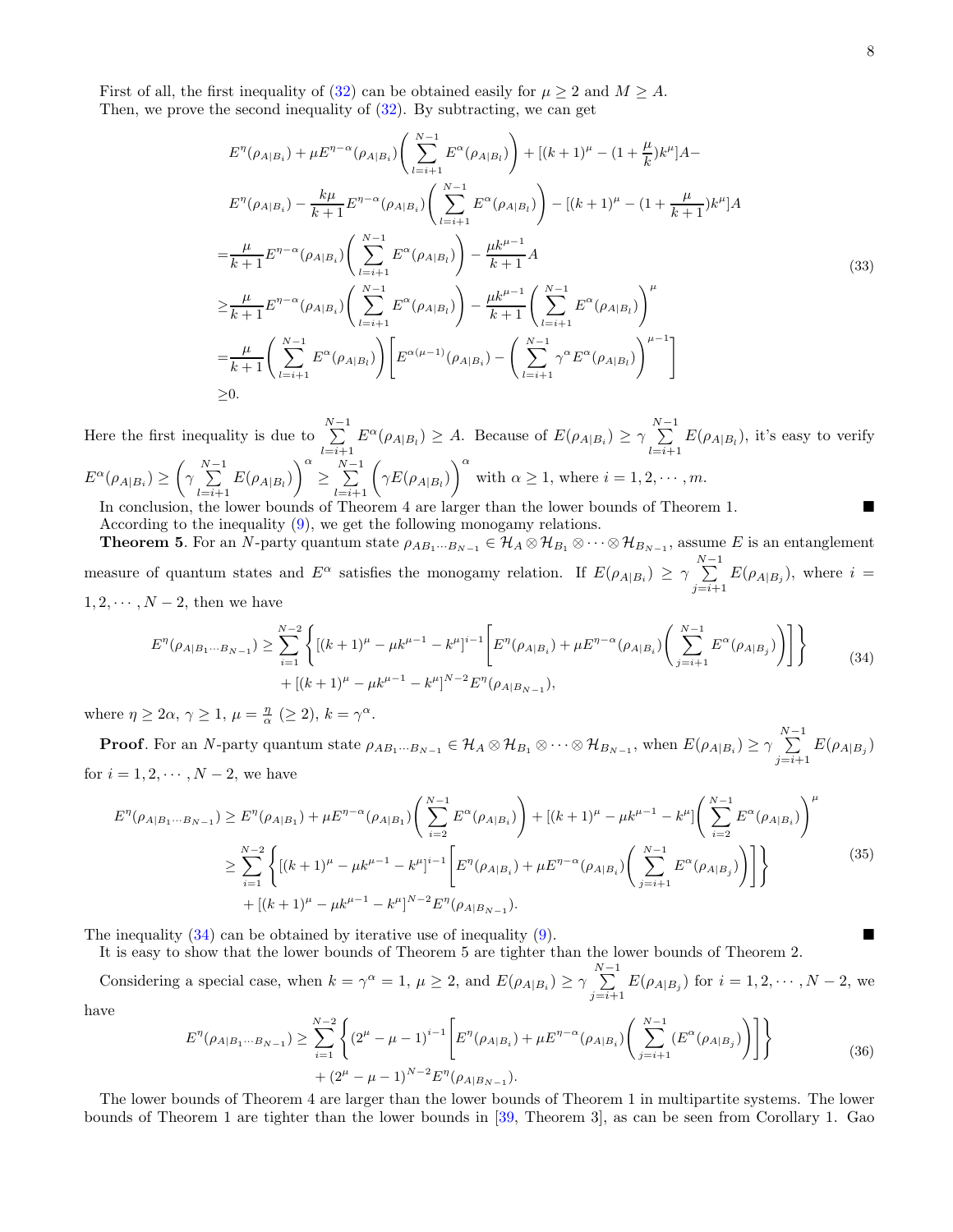et al. have shown the lower bounds in [\[39\]](#page-10-13) are better than the lower bounds in [\[30](#page-10-9)[–33](#page-10-17), [41,](#page-10-18) [42\]](#page-10-14), so our lower bounds are larger than these lower bounds as well. In addition, our results are tighter than the results in [\[34](#page-10-19)[–37](#page-10-11), [39,](#page-10-13) [40\]](#page-10-20). To illustrate the tightness of our results, we provide two examples where we choose the concurrence as a bipartite entanglement measure.

Example 1. Under local unitary operations, the three-qubit pure state can be written as [\[45](#page-10-21)]

$$
|\varphi_{ABC}\rangle = \lambda_0|000\rangle + \lambda_1 e^{i\phi}|100\rangle + \lambda_2|101\rangle + \lambda_3|110\rangle + \lambda_4|111\rangle,\tag{37}
$$

where  $0 \leq \phi \leq \pi$ ,  $\sum_{n=1}^{4}$  $i=0$  $\lambda_i^2 = 1$ , and  $\lambda_i \geq 0$ ,  $i = 0, 1, 2, 3, 4$ . Set  $\lambda_0 = \frac{\sqrt{3}}{3}$ ,  $\lambda_2 = \frac{\sqrt{6}}{6}$ ,  $\lambda_3 = \frac{\sqrt{2}}{2}$ ,  $\lambda_1 = \lambda_4 = 0$ . We then get  $C(\rho_{A|BC}) = \frac{2\sqrt{2}}{3}$ ,  $C(\rho_{A|B}) = \frac{\sqrt{6}}{3}$ ,  $C(\rho_{A|C}) = \frac{\sqrt{2}}{3}$ . It is apparent that our lower bound is larger than the results in  $[34-37, 39, 40]$  $[34-37, 39, 40]$  $[34-37, 39, 40]$  $[34-37, 39, 40]$  $[34-37, 39, 40]$ , as shown in FIG. [1.](#page-8-1)



<span id="page-8-1"></span>FIG. 1: The y axis is the  $\mu$ -th power of concurrence for  $|\varphi_{ABC}\rangle$  and its lower bounds. The blue line represents the  $\mu$ -th power of concurrence for the quantum state given in Example 1. The red line represents the lower bound of  $C^{\mu}(|\varphi_{A|BC}\rangle)$  obtained from the result of Theorem 3 with  $k = 2$ . The yellow line represents the lower bound from the result in [\[39\]](#page-10-13) with  $k = 2$ . The purple line represents the lower bound from the result in [\[40](#page-10-20)] with  $k = 2$ . The green line represents the lower bound from the result in [\[34](#page-10-19)[–37](#page-10-11)] with  $k = 2$ .

**Example 2.** Consider a 3-qubit quantum state  $\rho_{ABC}$  which is a mixture of a 3-qubit W-class state and vacuum  $|000\rangle$ ,

$$
\rho_{ABC} = p|W_3\rangle\langle W_3| + (1-p)|000\rangle\langle 000|,\tag{38}
$$

where  $p \ge 0$ ,  $|W_3\rangle = a_1|100\rangle + a_2|010\rangle + a_3|001\rangle$ ,  $a_1, a_2, a_3 \ge 0$ ,  $\sum_{n=1}^{3}$  $i=1$  $a_i^2 = 1$ . Set  $a_1 = \frac{\sqrt{2}}{3}$ ,  $a_2 = \frac{\sqrt{6}}{3}$ ,  $a_3 = \frac{1}{3}$ ,  $p = \frac{3}{4}$ .

From the definition of concurrence, we have  $C(\rho_{A|B}) = \frac{\sqrt{3}}{3}$  and  $C(\rho_{A|C}) = \frac{\sqrt{2}}{6}$ . One can obviously see that our lower bound is better than the results in [\[34](#page-10-19)[–37,](#page-10-11) [39,](#page-10-13) [40\]](#page-10-20), as shown in FIG. [2.](#page-9-16)

## <span id="page-8-0"></span>IV. CONCLUSION

Monogamy relations characterize the distribution of entanglement in multipartite systems. In this paper, we have constructed a new inequality on the basis of previous work and provided a general framework for tighter monogamy relations. First of all, when the  $\alpha$ -th power of certain entanglement measure E satisfies the monogamy relation, we have obtained, by mean of the inequality of Lemma 1, a class of tighter monogamy inequalities with respect to the  $\mu$ -th (>1) power of  $E^{\alpha}$ . Meanwhile, we showed that our results indeed improve the results of [\[39](#page-10-13), Theorem 3]. Then we presented a class of tighter monogamy relations under certain constraint. In addition, by using the new inequality a class of stronger monogamy inequalities were obtained relating to the  $\mu$ -th ( $\geq$ ) power of  $E^{\alpha}$ , and the lower bounds are superior to the existing ones, which would mean better characterization of the distribution of entanglement. May our results provide a reference for future work on the study of multipartite entanglement distribution.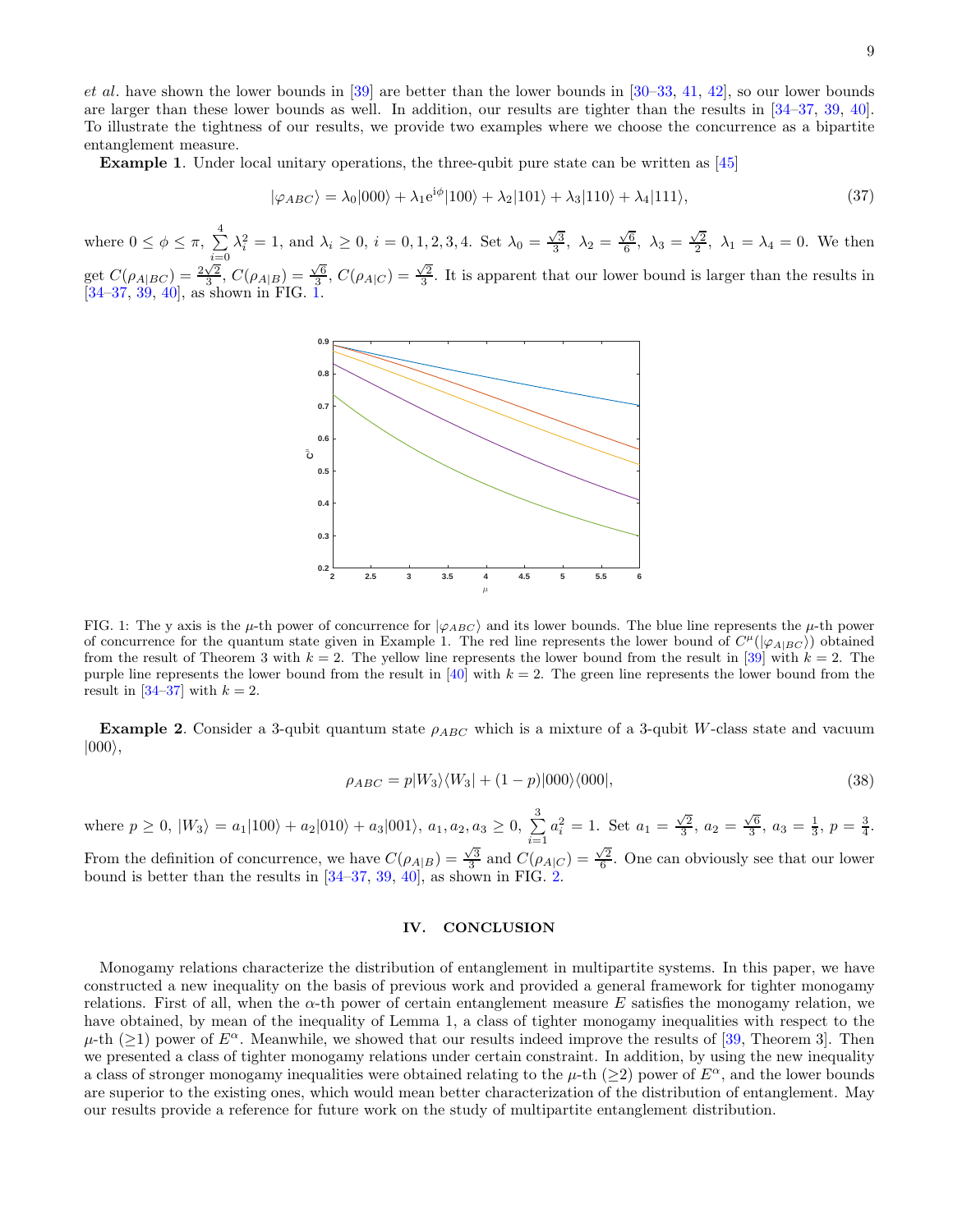

<span id="page-9-16"></span>FIG. 2: The y axis is the  $\mu$ -th power of concurrence for  $\rho_{ABC}$  and its lower bounds. The blue line represents the lower bound given by [\(22\)](#page-5-3) with  $k = 2$ . The red line represents the lower bound from the result in [\[39](#page-10-13)] with  $k = 2$ . The yellow line represents the lower bound from the result in [\[40\]](#page-10-20) with  $k = 2$ . The purple line represents the lower bound from the result in [\[34](#page-10-19)[–37](#page-10-11)] with  $k=2.$ 

#### ACKNOWLEDGMENTS

This work was supported by the National Natural Science Foundation of China under Grant No. 12071110, the Hebei Natural Science Foundation of China under Grant No. A2020205014, and funded by Science and Technology Project of Hebei Education Department under Grant Nos. ZD2020167, ZD2021066.

- <span id="page-9-0"></span>[1] C. H. Bennett, H. J. Bernstein, S. Popescu, and B. Schumacher, Concentrating partial entanglement by local operations, [Phys. Rev. A](https://journals.aps.org/pra/abstract/10.1103/PhysRevA.53.2046) 53, 2046 (1996).
- <span id="page-9-1"></span>[2] B. M. Terhal, Is entanglement monogamous? [IBM J. Res. Dev.](https://ieeexplore.ieee.org/document/5388928) 48, 71 (2004).
- <span id="page-9-2"></span>[3] R. Horodecki, P. Horodecki, M. Horodecki, and K. Horodecki, Quantum entanglement, [Rev. Mod. Phys.](https://journals.aps.org/rmp/abstract/10.1103/RevModPhys.81.865) 81, 865 (2009).
- <span id="page-9-3"></span>[4] J. M. Renes and M. Grassl, Generalized decoding, effective channels, and simplified security proofs in quantum key distribution, Phys. Rev. A 74[, 022317 \(2006\).](https://journals.aps.org/pra/abstract/10.1103/PhysRevA.74.022317)
- [5] M. Paw lowski, Security proof for cryptographic protocols based only on the monogamy of Bell's inequality violations, Phys. Rev. A 82[, 032313 \(2010\).](https://journals.aps.org/pra/abstract/10.1103/PhysRevA.82.032313)
- <span id="page-9-4"></span>[6] Y. H. Zhou, Z. W. Yu, and X. B. Wang, Making the decoy-state measurement-device-independent quantum key distribution practically useful, Phys. Rev. A 93[, 042324 \(2016\).](https://journals.aps.org/pra/abstract/10.1103/PhysRevA.93.042324)
- <span id="page-9-5"></span>[7] L. Masanes, Universally composable privacy amplification from causality constraints, [Phys. Rev. Lett.](https://journals.aps.org/prl/abstract/10.1103/PhysRevLett.102.140501) 102, 140501 (2009).
- <span id="page-9-6"></span>[8] B. A. Slutsky, R. Rao, P. C. Sun, and Y. Fainman, Security of quantum cryptography against individual attacks, [Phys. Rev. A](https://journals.aps.org/pra/abstract/10.1103/PhysRevA.57.2383) 57, 2383 (1998).
- <span id="page-9-7"></span>[9] X. S. Ma, B. Dakic, W. Naylor, A. Zeilinger, and P. Walther, Quantum simulation of the wavefunction to probe frustrated Heisenberg spin systems, Nat. Phys. 7[, 399 \(2011\).](https://www.nature.com/articles/nphys1919)
- <span id="page-9-8"></span>[10] A. Kumara, S. S. Roy, A. K. Pal, R. Prabhu, A. S. De, and U. Sen, Conclusive identification of quantum channels via monogamy of quantum correlations, [Phys. Lett. A](https://linkinghub.elsevier.com/retrieve/pii/S0375960116306235) 380, 3588 (2016).
- <span id="page-9-9"></span>[11] V. Coffman, J. Kundu, and W. K. Wootters, Distributed entanglement, Phys. Rev. A 61[, 052306 \(2000\).](https://journals.aps.org/pra/abstract/10.1103/PhysRevA.61.052306)
- <span id="page-9-10"></span>[12] T. J. Osborne and F. Verstraete, General monogamy inequality for bipartite qubit entanglement, [Phys. Rev. Lett.](https://journals.aps.org/prl/abstract/10.1103/PhysRevLett.96.220503) 96, 220503 (2006).
- <span id="page-9-11"></span>[13] Y. K. Bai, D. Yang, and Z. D. Wang, Multipartite quantum correlation and entanglement in four-qubit pure states, Phys. Rev. A 76[, 022336 \(2007\).](https://journals.aps.org/pra/abstract/10.1103/PhysRevA.76.022336)
- [14] Y. K. Bai and Z. D. Wang, Multipartite entanglement in four-qubit cluster-class states, Phys. Rev. A 77[, 032313 \(2008\).](https://journals.aps.org/pra/abstract/10.1103/PhysRevA.77.032313)
- <span id="page-9-12"></span>[15] T. Gao, F. L. Yan, and S. J. van Enk, Permutationally invariant part of a density matrix and nonseparability of N-qubit states, [Phys. Rev. Lett.](https://journals.aps.org/prl/abstract/10.1103/PhysRevLett.112.180501) 112, 180501 (2014).
- <span id="page-9-13"></span>[16] J. S. Kim, A. Das, and B. C. Sanders, Entanglement monogamy of multipartite higher-dimensional quantum systems using convex-roof extended negativity, Phys. Rev. A 79[, 012329 \(2009\).](https://journals.aps.org/pra/abstract/10.1103/PhysRevA.79.012329)
- <span id="page-9-14"></span>[17] J. H. Choi and J. S. Kim, Negativity and strong monogamy of multiparty quantum entanglement beyond qubits, Phys. Rev. A 92[, 042307 \(2015\).](https://journals.aps.org/pra/abstract/10.1103/PhysRevA.92.042307)
- <span id="page-9-15"></span>[18] T. R. de Oliveira, M. F. Cornelio, and F. F. Fanchini, Monogamy of entanglement of formation,